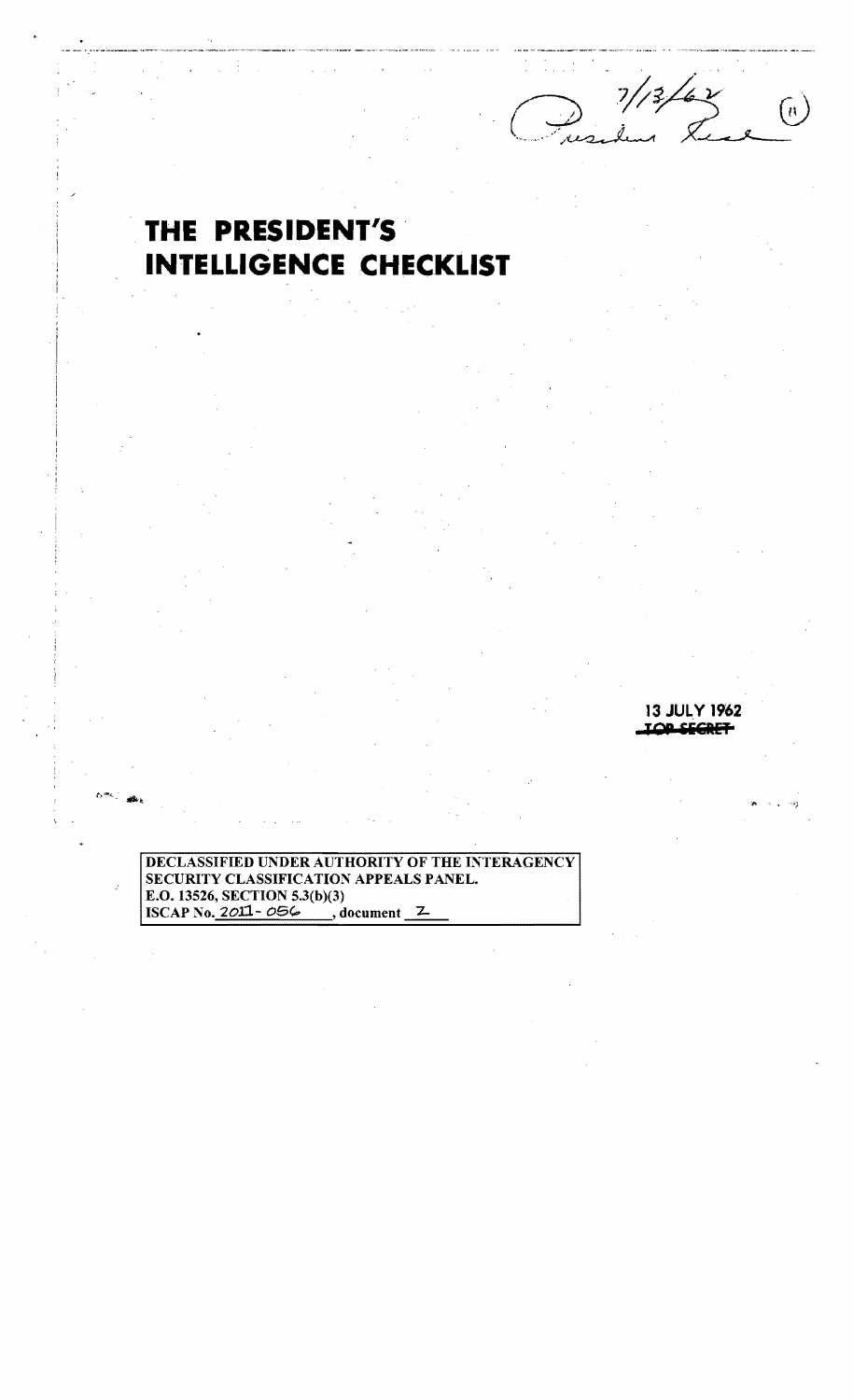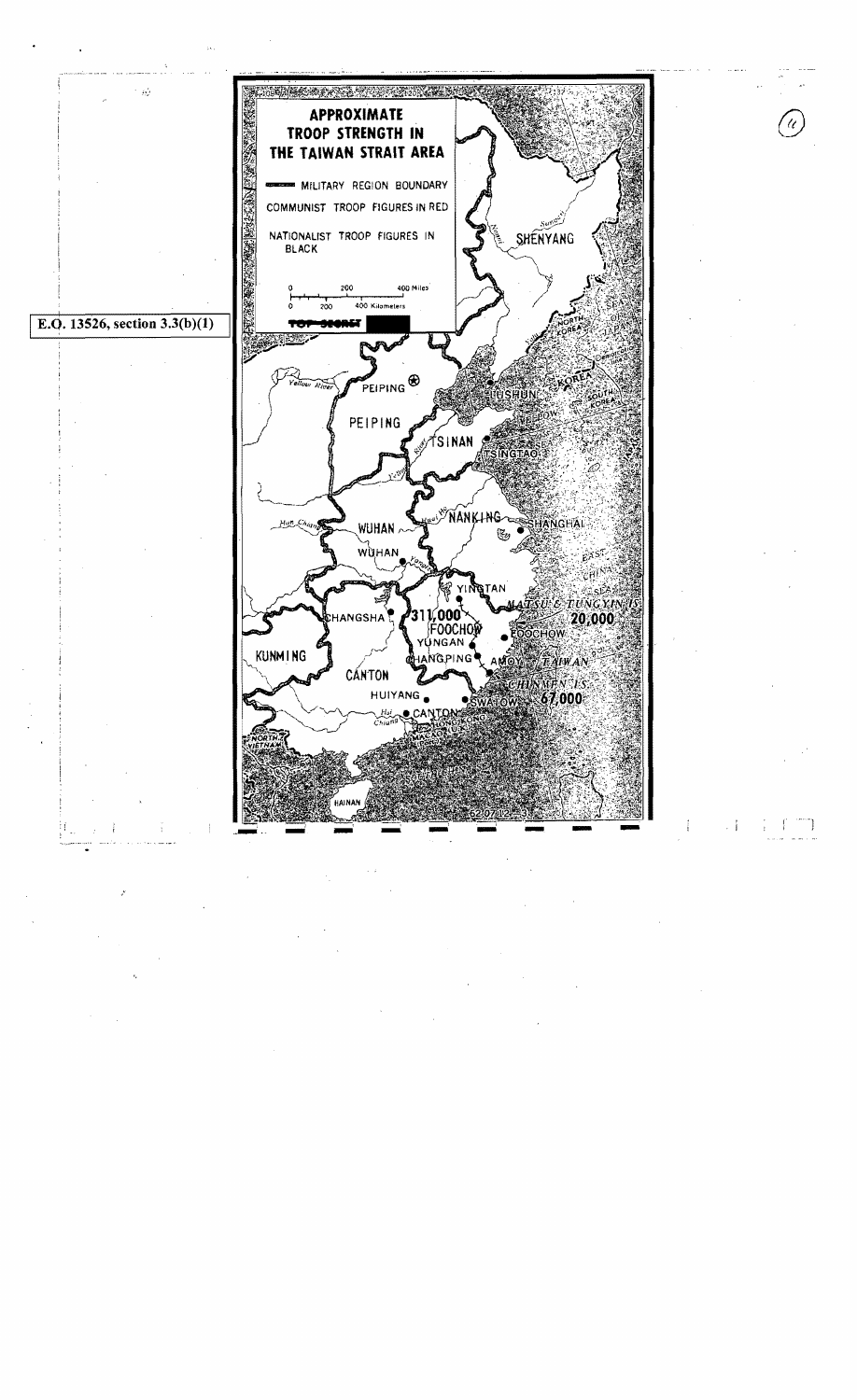

1. Communist China a. Further evidence that the bulk of the Chinese Communist troops moved to the Amoy area have been settled in comes from Nationalist aerial photography which has now accounted for barracks enough in the area to house about 100,000 troops. We think there are about 175,000 troops within 50 miles of  $A$ mov.

 $\bigcirc$ \

Amoy.<br>b. The British Consul in<br>Shanghai reports that his Soviet and Polish counterparts have delivered the opinion that "internal reasons" were behind the Chinese Communist buildup. They insisted that Peiping had received no official support for the movements from Moscow.

| <b>Portion identified</b> |  |
|---------------------------|--|
| as non-responsive         |  |
| to the appeal             |  |
|                           |  |

2. Peru The prospects for an orderly resolution of the electoral deadlock by means of a coalition agreement sank sharply yesterday when Belaunde announced he would have no part of it and took off for Arequipa, Peru's second city, to preside over a demonstration of his supporters. The military leadership, also yesterday, threw more gloom into the picture by reiterating charges<br>of electoral fraud. There have been of electoral fraud. no reports this morning of violence in Arequipa, but it looks now as though Belaunde is committed once and for all to a die-hard course, possibly in the belief that if there are disorders the military will intervene and. Belaunde will get another chance at the Presidency in army-run elections. In the belief that if there are dis-<br>orders the military will intervene and<br>Belaunde will get another chance at the<br>Presidency in army-run elections.<br>sident Only

For The President Only-Top Scoret

 $\sigma$  and  $\tau$  is a contract of the second contract of  $\tilde{\tau}$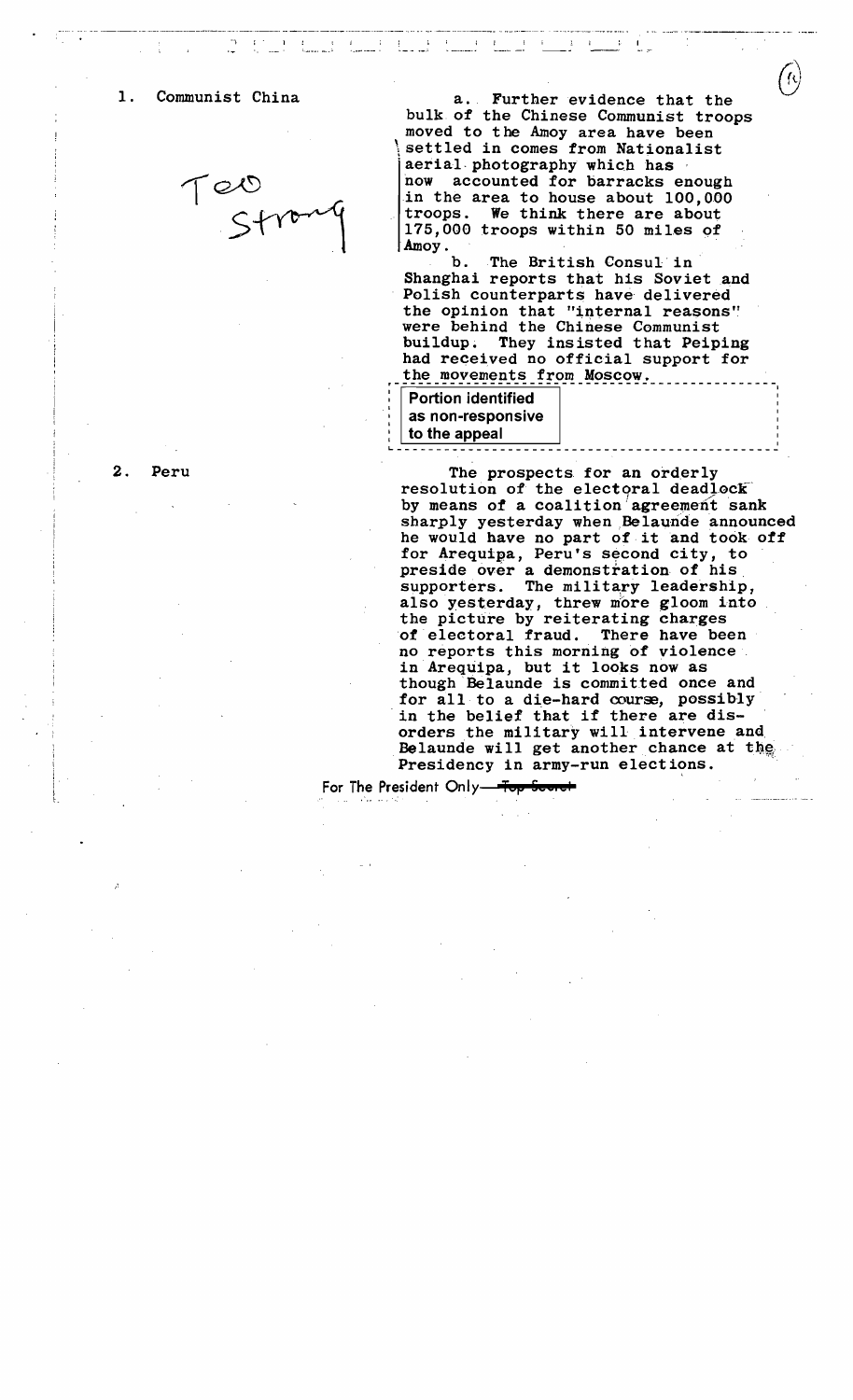|                                    | the problem of the Boundary and the following and specifical distribution of the state of |  |  |
|------------------------------------|-------------------------------------------------------------------------------------------|--|--|
|                                    |                                                                                           |  |  |
| <b>Portion identified</b>          |                                                                                           |  |  |
| as non-responsive<br>to the appeal |                                                                                           |  |  |
|                                    |                                                                                           |  |  |
|                                    |                                                                                           |  |  |
|                                    |                                                                                           |  |  |
|                                    |                                                                                           |  |  |
|                                    |                                                                                           |  |  |
|                                    |                                                                                           |  |  |
|                                    |                                                                                           |  |  |
|                                    |                                                                                           |  |  |
|                                    |                                                                                           |  |  |
|                                    |                                                                                           |  |  |
|                                    |                                                                                           |  |  |
|                                    |                                                                                           |  |  |
|                                    |                                                                                           |  |  |
|                                    |                                                                                           |  |  |
|                                    |                                                                                           |  |  |
|                                    |                                                                                           |  |  |
|                                    |                                                                                           |  |  |
|                                    |                                                                                           |  |  |
|                                    |                                                                                           |  |  |
|                                    | For The President Only-Top-Sear                                                           |  |  |
|                                    |                                                                                           |  |  |
|                                    |                                                                                           |  |  |
|                                    |                                                                                           |  |  |

 $\label{eq:2.1} \mathcal{F}_{\mathcal{A}}(t) = \frac{1}{2} \sum_{i=1}^{n} \frac{1}{2} \sum_{j=1}^{n} \frac{1}{2} \sum_{j=1}^{n} \frac{1}{2} \sum_{j=1}^{n} \frac{1}{2} \sum_{j=1}^{n} \frac{1}{2} \sum_{j=1}^{n} \frac{1}{2} \sum_{j=1}^{n} \frac{1}{2} \sum_{j=1}^{n} \frac{1}{2} \sum_{j=1}^{n} \frac{1}{2} \sum_{j=1}^{n} \frac{1}{2} \sum_{j=1}^{n} \frac{1}{2} \$ 

 $\mathcal{L}^{\text{max}}_{\text{max}}$  $\mathcal{L}^{\text{max}}_{\text{max}}$  and  $\mathcal{L}^{\text{max}}_{\text{max}}$ 

 $\label{eq:2.1} \begin{split} \mathcal{L}_{\text{max}}(\mathbf{r}) = \mathcal{L}_{\text{max}}(\mathbf{r}) \mathcal{L}_{\text{max}}(\mathbf{r}) \mathcal{L}_{\text{max}}(\mathbf{r}) \mathcal{L}_{\text{max}}(\mathbf{r}) \mathcal{L}_{\text{max}}(\mathbf{r}) \mathcal{L}_{\text{max}}(\mathbf{r}) \mathcal{L}_{\text{max}}(\mathbf{r}) \mathcal{L}_{\text{max}}(\mathbf{r}) \mathcal{L}_{\text{max}}(\mathbf{r}) \mathcal{L}_{\text{max}}(\mathbf{r}) \mathcal{L}_{\text{max}}(\mathbf{r}) \$ 

 $\mathcal{L}^{(1,2)}$  and  $\label{eq:2.1} \frac{1}{\sqrt{2\pi}}\int_{\mathbb{R}^3}\frac{1}{\sqrt{2\pi}}\int_{\mathbb{R}^3}\frac{1}{\sqrt{2\pi}}\int_{\mathbb{R}^3}\frac{1}{\sqrt{2\pi}}\int_{\mathbb{R}^3}\frac{1}{\sqrt{2\pi}}\int_{\mathbb{R}^3}\frac{1}{\sqrt{2\pi}}\frac{1}{\sqrt{2\pi}}\int_{\mathbb{R}^3}\frac{1}{\sqrt{2\pi}}\frac{1}{\sqrt{2\pi}}\frac{1}{\sqrt{2\pi}}\int_{\mathbb{R}^3}\frac{1}{\sqrt{2\pi}}\frac$  $\frac{1}{\sqrt{2}}\left(\frac{1}{\sqrt{2}}\right)^{2}$ 

 $\label{eq:2.1} \mathcal{L}(\mathcal{F}) = \mathcal{L}(\mathcal{F})$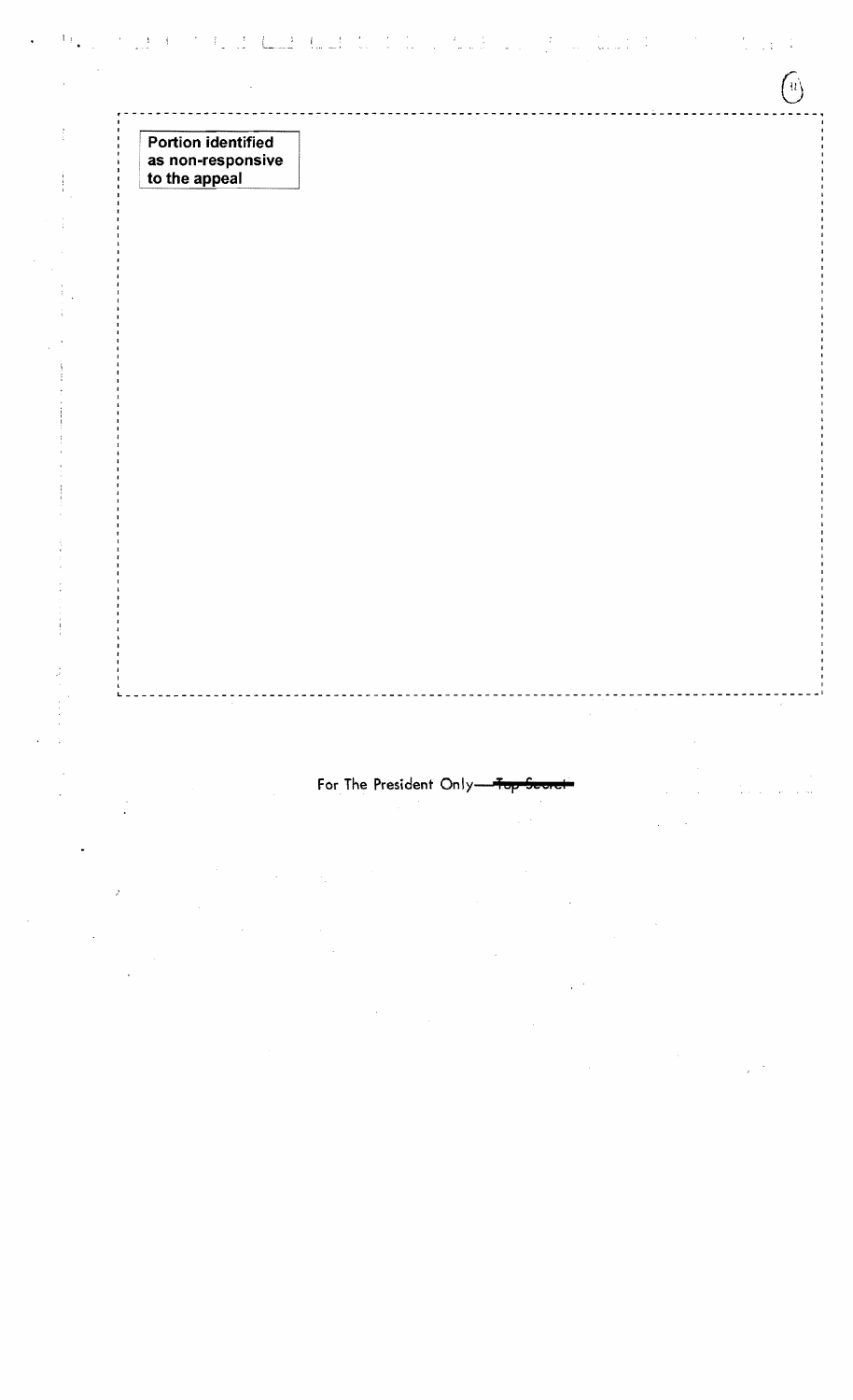5. East-West Germany

The East Germans have now spelled  $($ out in detail what they would like to have in the way of credits from West Germany and the proposition is now before the Adenauer cabinet after passing through an Inter-Ministerial Committee which examined it closely under a political light. The Committee recommends rejection of a proposed<br>\$600,000,000-plus long-term credit because it would lessen the leverage  $w-h\in$ interzonal trade arrangements now ' give Bonn against the East Germans with regard to Berlin access, and also because it would not further East Germany's economic dependence on West Germany. A second, lesser credit would be considered if the East Germans would agree to concessions, as for example, on the movement of West Berliners The Committee recommended favorable action on a request for modest short-term credits for the purchase of consumption products, even if the East Germans refused any political quid p $f\delta$ . quo.

a. Phoumi has launched a scheme for, a political party, to embrace his supporters and hopefully the neutralists, which would contest a future election with the Pathet Lao political organization which is already a going concern. The big question at the moment is whether Phoumi had tested neutralist reaction before making the idea public. However, Souvanna was said to have been pleased by the tone of the tele-<br>gram he has received from Phoumi on the subject. (cont'd)

For The President Only<del> Top Scuret</del>

6. Laos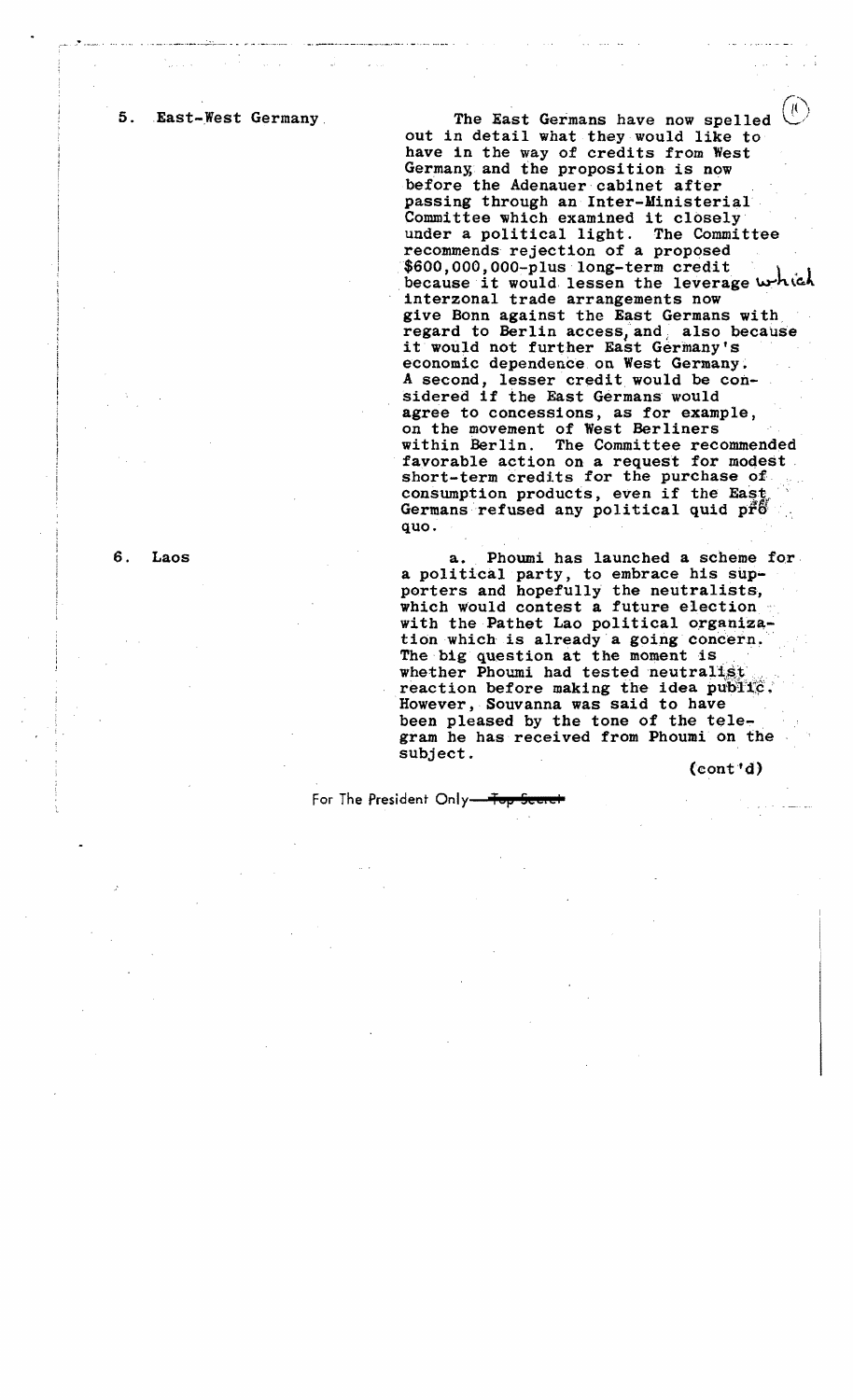b. The Thai delegate at Geneva has informed us that he has a go-ahead to accept the Lao declaration text. There is no word yet as to whether the South Vietnamese will· follow suit.

 $\bigcirc$ 

For The President Only-For